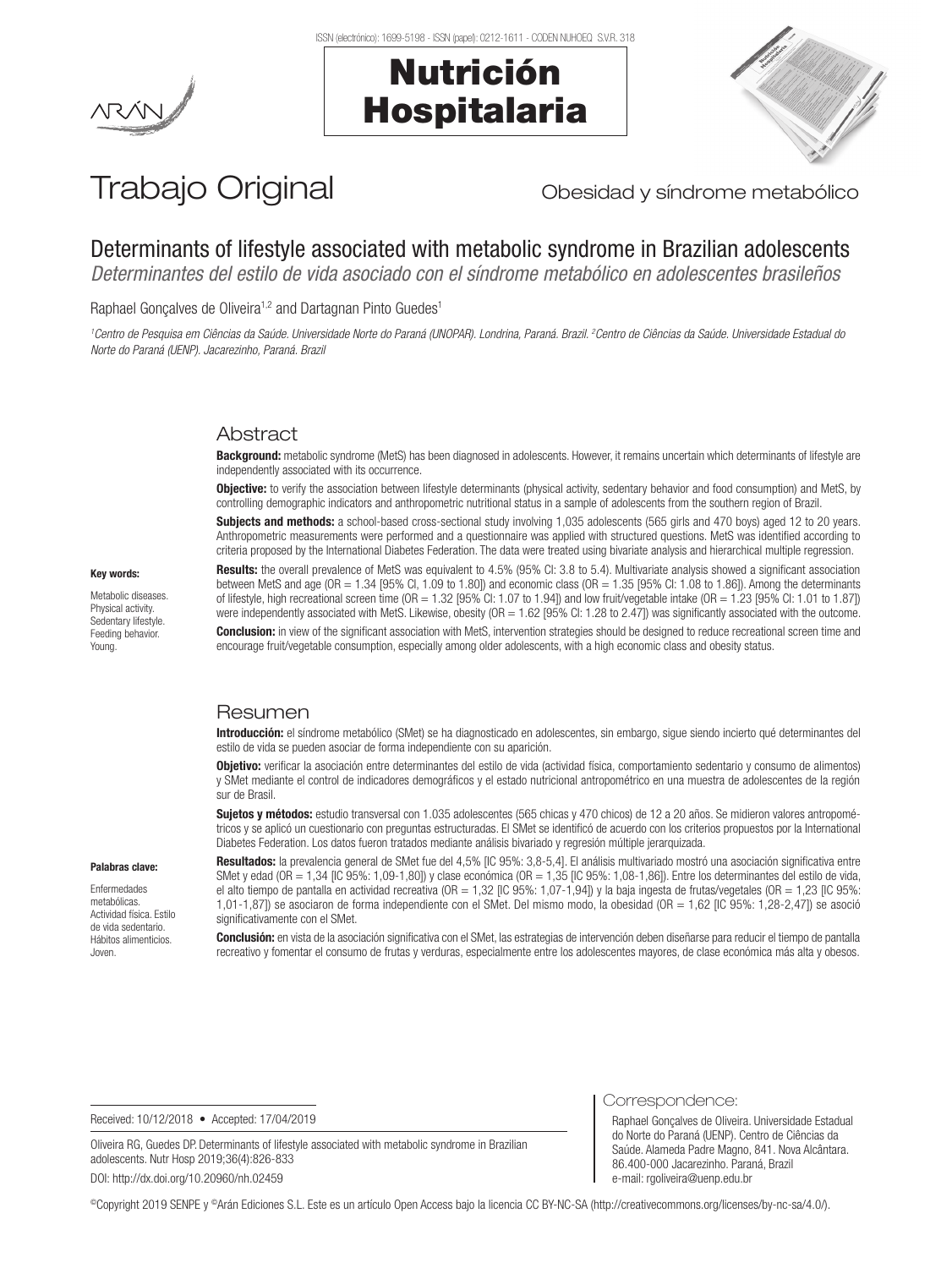### **INTRODUCTION**

The diagnosis of metabolic syndrome (MetS) is understood as an important clinical resource to identify the risk of onset and development of cardiometabolic outcomes (1-3). MetS carriers are, respectively, two and five times more likely to present cardiovascular diseases and type II diabetes mellitus (1). MetS is identified when at least three of the following components are altered: abdominal fat, blood pressure, triglycerides, fasting plasma glucose, and HDL-cholesterol (1-3).

Although the cut-off points that define alterations in each component of MetS were initially proposed for use in adults, adaptations were proposed allowing the diagnosis to be made in the young population, and thus enabling intervention strategies delineated to minimize the possibility of occurrence of diabetes mellitus and cardiovascular diseases as early as possible (4-6).

In young people, the prevalence of MetS is naturally lower than in adults. Nevertheless, studies have shown proportions close to 5%, which in some cases may exceed 10%, depending on the demographic factors and diagnostic criteria adopted (7). In addition, nutritional status is capable of strongly impacting the prevalence of MetS. In a survey that gathered approximately 37 thousand Brazilian adolescents, the overall prevalence of MetS was equivalent to 2.6%; however, it reached 21.3% in obese youngsters (8).

In this perspective, investigating the factors associated with MetS in adolescents becomes relevant to knowledge in the area. Lifestyle-related determinants potentially associated with a higher risk of MetS are becoming increasingly frequent in adolescents, such as insufficient physical activity (9), a high time spent in sedentary activities (10) and inadequate dietary intake (11).

A meta-analysis study showed that adolescents with insufficient physical activity were 35% more likely to be diagnosed with MetS, while sedentary behavior, represented by recreational screen time, did not present a significant association. It should be considered that in both analyses limitations were identified, such as the practice of physical activity dichotomized in only two strata (low and high), when in order to present sufficient discriminatory capacity a minimum of three strata should be considered. In the case of sedentary behavior, only six studies were considered in the analysis, which does not allow for safe statements (12).

With regard to food consumption, the few studies that sought an association with MetS in adolescents found contradictory results (13-16). For example, the intake of sugary beverages increased the chances of presenting MetS by ten times (13), while consumption of soft drinks or fast food did not present a significant association (14). In addition, no associations were found between diet quality and MetS (15), whereas when investigating the consumption of different types of foods, an inverse association was identified only between fruit consumption and MetS (16).

Therefore, considering the importance of monitoring MetS from the earliest ages and the possibility of different factors influencing its diagnosis, the objective of the present study was to verify the association between lifestyle determinants (physical activity, sedentary behavior, and food consumption) and MetS, through control of demographic indicators and anthropometric nutritional status, in a sample of adolescents from southern Brazil.

#### METHODS

A cross-sectional survey was carried out in the city of Jacarezinho, Paraná, Brazil. The data collection extended from August to November 2014. The intervention protocols were approved by the Research Ethics Committee of the University of Paraná - UNOPAR (Opinion 1,302,963). All participants and their representatives signed a free and informed consent form.

#### SAMPLE AND SELECTION OF SUBJECTS

The reference population included adolescents of both sexes, between 12 and 20 years of age, enrolled in public and private elementary schools ( $6<sup>th</sup>$  to  $9<sup>th</sup>$  grade) and high school (1<sup>st</sup> to  $3<sup>rd</sup>$ year). The sample size was established assuming a 95% confidence interval, a sampling error of three percentage points, an increase of 10% to cover possible cases of losses and, as the sample planning involved conglomerates (school structure, sex, shift, and year of study), a delineation effect (deff) equivalent to 1.5 was added, initially providing a minimum sample of 1,000 participants. However, the final sample used in the data analysis was composed of 1,035 adolescents (565 girls and 470 boys).

The criteria adopted to exclude some adolescents drawn for the study were: a) refusal to participate in the study; b) non-confirmation by signing the free and informed consent form; c) any health problem that temporarily or permanently prevented participation in the study; d) the use of any type of medication that could induce changes in the study variables; e) being subjected to any type of specific diet; f) pregnancy; and g) non attendance at school on the day scheduled to begin data collection. In these cases, a new draw was carried out to recover any sample losses.

#### DATA COLLECTION

Anthropometric measures (weight, height, and waist circumference) and other components used to identify MetS were collected, as well as a questionnaire consisting of items distributed in four sections: demographic aspects, food consumption, physical activity, and sedentary behavior. The questionnaire was applied at a single moment, individually for each adolescent in the place and time of the classes.

Regarding the demographic aspects, in addition to sex and age, information related to ethnicity, economic class, parental/guardian education, family structure, and eventual work activity were collected. The family economic class was identified according to the guidelines proposed by the National Association of Research Companies (17). Information on food consumption was obtained using food items from the Youth Risk Behavior Survey (YRBS), translated, adapted, and validated for use in the Brazilian young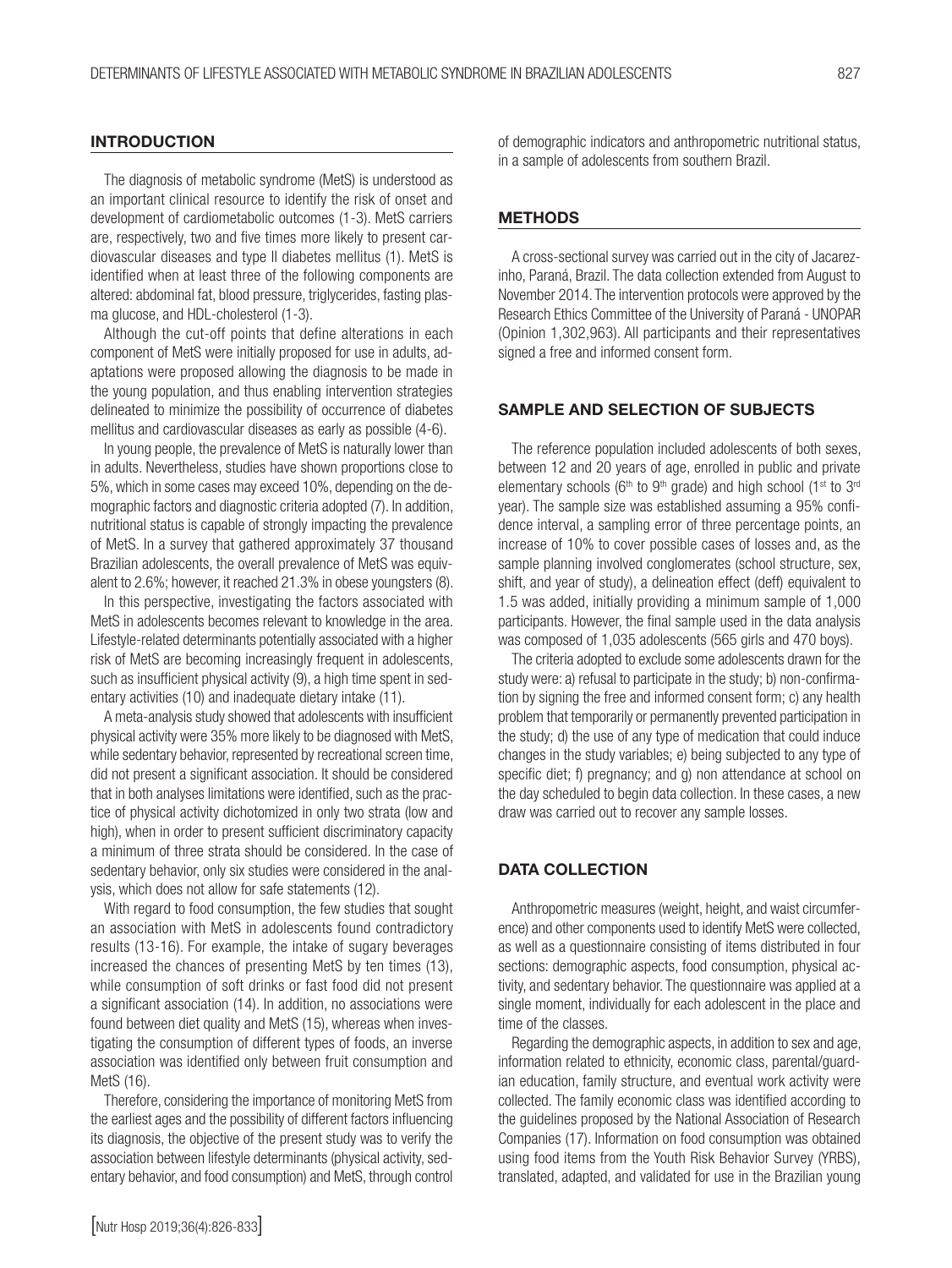population (18). In this case, the adolescents answered how often they consumed fruits/vegetables and sugary/soft drink products, taking as a reference the week prior to data collection. From the frequency of consumption reported, the following indicators were considered: no consumption, consumption 1-4 days/week and consumption  $\geq 5$  days/week.

The Physical Activity Questionnaire for Adolescents (PAQ-A) was used to measure the practice of physical activity. This questionnaire was translated and validated for use in young Brazilians (19). The PAQ-A consists of eight questions structured and directed to different aspects of the practice of physical activity in the previous seven days. The response options are coded using an increasing scale of 1 to 5 points, and the physical activity practice score is computed through the arithmetic mean of the scores assigned to each question. Subsequently, specific cut-off points for sex and age were used based on the distribution of tertiles. Thus, adolescents with PAQ-A  $\leq$  1<sup>st</sup> tertile scores were classified as having low physical activity, those with scores between the  $1<sup>st</sup>$  and  $2<sup>nd</sup>$  tertile as moderately active, and adolescents with scores  $\geq 2^{nd}$  tertile as having high physical activity.

Sedentary behavior was considered through recreational exposure to high screen time, with structured questions about watching TV and using a computer, video game, tablet, and smartphone in a typical week. For the responses, a predefined questionnaire was made available, in which the adolescent indicated their option from six categories, with options between "none" to "≥ 5 hours/day". The questions considered screen time equivalent to watching TV and using a computer, video game, tablet, and smartphone separately on weekdays and on weekends (Saturday and Sunday). Weighted means of the data on weekdays and weekends were used to identify the screen time per day reported by adolescents. Excessive screen time was defined by the combined use of TV and other screen devices for  $> 2$  hours/day (20).

Regarding the anthropometric variables, measures of height, body weight, and waist circumference were performed according to a methodology described by the World Health Organization (WHO) (21). The body mass index (BMI) was calculated by the ratio between measurements of body mass in kilograms and height, expressed in square meters (kg/m<sup>2</sup>). The nutritional status of adolescents was determined according to sex and age cut-off points proposed by the International Obesity Task Force (IOTF): low body weight, eutrophic, overweight, and obesity (22).

MetS was identified from the blood analysis of plasma lipids (triglycerides and HDL-C) and fasting blood glucose, resting blood pressure (systolic and diastolic), and abdominal fat accumulation (waist circumference), according to the criteria proposed by the International Diabetes Federation (IDF) (6). In this case, MetS is defined by the presence of a high waist circumference  $\approx$  16 years: both sexes  $\ge$  percentile 90;  $\ge$  16 years: boys  $\ge$  90 cm and girls  $\geq$  80 cm) and at least two other compromised components: increased triglycerides ( $\geq$  150 mg/dl), low HDL-C ( $\lt$  16 years: both sexes  $<$  40 mg/dl;  $\ge$  16 years: boys  $<$  40 mg/dl and girls < 50 mg/dl), and altered blood pressure (systolic ≥ 130 mmHg or diastolic  $\geq$  85 mmHg).

#### STATISTICAL ANALYSIS

Prevalences observed in the outcome of interest (MetS) according to demographic indicators, nutritional status and lifestyle determinants (physical activity, sedentary behavior, and food consumption) are presented together with the respective 95% confidence intervals (95% CI). To analyze the linearity of the associations between MetS and the set of independent variables, prevalence ratio calculations were used. Statistical differences among the strata under investigation were treated by the Chisquare test  $(\chi^2)$ . Subsequently, variables that indicated at least marginally significant associations ( $p \le 0.20$ ) in the bivariate analysis were selected to be included in the hierarchical multiple regression procedures. In this case, the variables were treated in blocks, and the demographic aspects (level one) were the first to be entered in the model, followed by the anthropometric nutritional indicators (level two) and, finally, the lifestyle determinants (level three). The retrograde procedure was adopted (backward), in which all the variables that presented statistical significance (p < 0.05) remained in the multivariate model. Data were processed in the Statistical Package for Social Science (SPSS), version 22.

#### **RESULTS**

Descriptive data characterizing the study sample are provided in table I. Girls represented 54.6% of the sample and the highest concentration of adolescents was between the ages of 12 and 15 years (56.6%). The majority of adolescents in the study were Caucasian (81.6%), living with their parents (70.2%), and reported not working (78.2%). Regarding the economic class and schooling of the parents/guardians, the proportions of adolescents were distributed proportionally in the strata considered. Furthermore, 21.6% of the adolescents demonstrated high body weight (overweight + obesity), approximately ⅓ were classified as low physically active (36.1%), and in each group of ten adolescents, seven reported staying  $> 2$  hours in front of screen devices. Daily consumption of fruits and vegetables was reported by 24.9% of adolescents and 89.8% consumed sugary/soft drinks at least once a week. Regarding the individual components of MetS, decreased HDL-cholesterol was predominant (26.4%), while high fasting glycemia (4.4%) and high triglycerides (4.2%) were the least prevalent.

MetS prevalences with stratification for demographic indicators, anthropometric nutritional status, and lifestyle determinants are presented in table II. The overall prevalence was equivalent to 4.5% (95% CI: 3.8-5.4). The bivariate analysis showed that, from the list of variables considered, differences in MetS prevalence stratified by ethnicity, family structure and labor activity were not considered as marginally significant ( $p \leq 0.20$ ).

Results of the hierarchical multiple regression are available in table III. In the case of demographic indicators, the final model confirmed significant associations between MetS, age and economic class, indicating greater exposure among older adolescents and those belonging to the higher economic class. Likewise, an-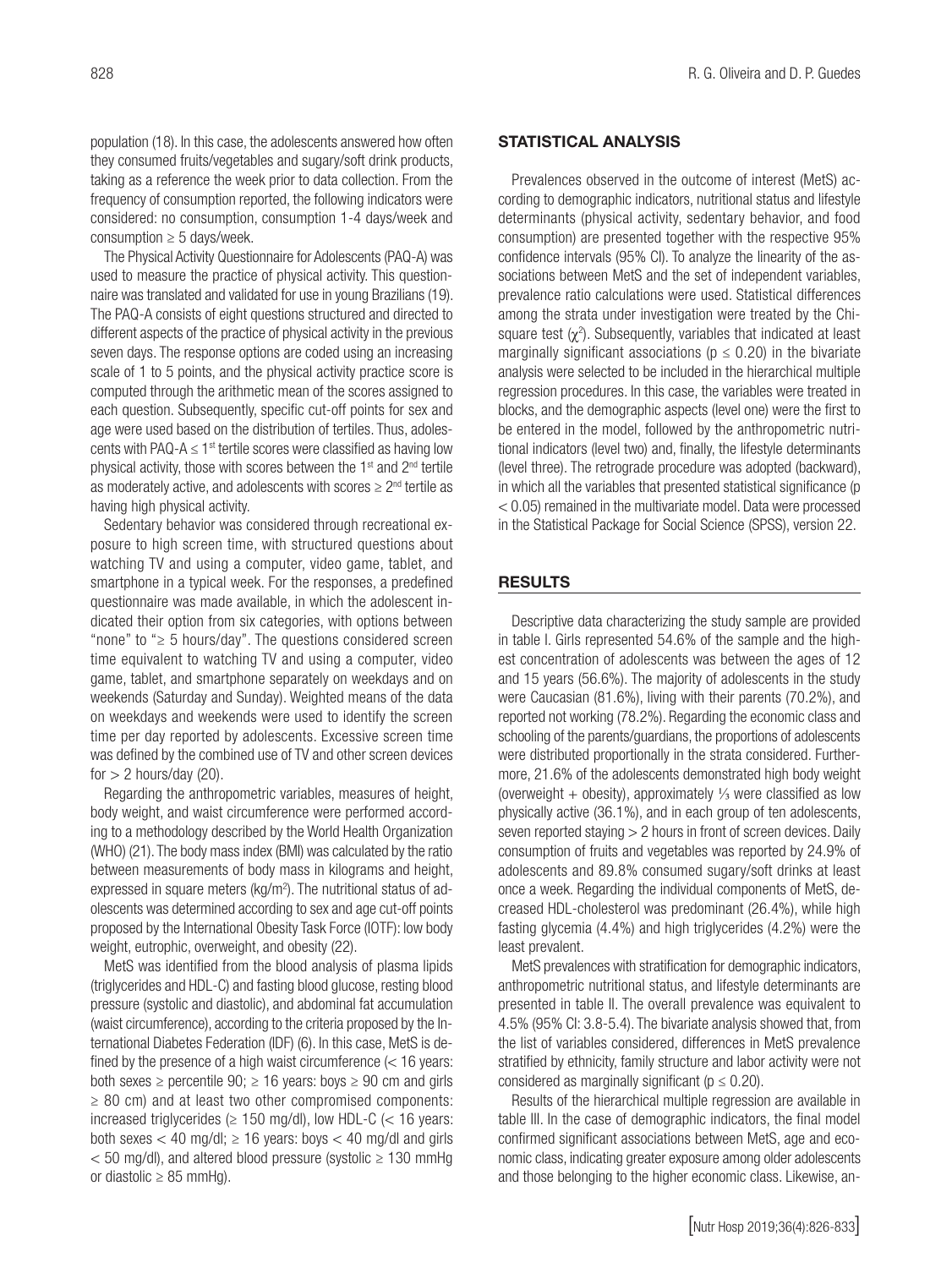|                                   | $n$ (%)    |  |  |  |
|-----------------------------------|------------|--|--|--|
| <b>Demographic indicators</b>     |            |  |  |  |
| Sex                               |            |  |  |  |
| Girls                             | 565 (54.6) |  |  |  |
| Boys                              | 470 (45.4) |  |  |  |
| Age                               |            |  |  |  |
| $12-15$ years                     | 586 (56.6) |  |  |  |
| 16-20 years                       | 449 (43.4) |  |  |  |
| Ethnicity                         |            |  |  |  |
| Caucasian                         | 845 (81.6) |  |  |  |
| Non-Caucasian                     | 190 (18.4) |  |  |  |
| Economic class                    |            |  |  |  |
| Class D-E (low)                   | 346 (33.4) |  |  |  |
| Class C                           | 391 (37.8) |  |  |  |
| Class A-B (high)                  | 298 (28.8) |  |  |  |
| Parent/Guardian education         |            |  |  |  |
| $\leq$ 4 years                    | 292 (28.2) |  |  |  |
| 5-8 years                         | 274 (26.5) |  |  |  |
| 9-11 years                        | 248 (24.0) |  |  |  |
| $\geq$ 12 years                   | 221 (21.3) |  |  |  |
| Family structure                  |            |  |  |  |
| Father and mother                 | 727 (70.2) |  |  |  |
| Separated parents                 | 205 (19.8) |  |  |  |
| Relatives                         | 103 (10.0) |  |  |  |
| Work activity                     |            |  |  |  |
| None                              | 809 (78.2) |  |  |  |
| Eventually                        | 119 (11.5) |  |  |  |
| $\geq$ 20 hours/week              | 107 (10.3) |  |  |  |
| Anthropometric nutritional status |            |  |  |  |
|                                   |            |  |  |  |
| Body mass index                   |            |  |  |  |
| Low body weight                   | 42(4.1)    |  |  |  |
| Eutrophic                         | 769 (74.3) |  |  |  |
| Overweight                        | 168 (16.2) |  |  |  |
| Obesity                           | 56 (5.4)   |  |  |  |
| <b>Behavioral indicators</b>      |            |  |  |  |
| Physical activity                 |            |  |  |  |
| Low                               | 374 (36.1) |  |  |  |
| Moderate                          | 348 (33.6) |  |  |  |
| High                              | 313 (30.3) |  |  |  |
| Recreational screen time          |            |  |  |  |
| $\leq$ 2 hours/day                | 278 (26.9) |  |  |  |
| > 2 hours/day                     | 757 (73.1) |  |  |  |
| Consumption of fruits/Vegetables  |            |  |  |  |
| No consumption                    | 205 (19.8) |  |  |  |
| Consumption 1-4 days/week         | 572 (55.3) |  |  |  |
| Consumption $\geq 5$ days/week    | 258 (24.9) |  |  |  |
| Consumption of sugary/Soft drinks |            |  |  |  |
| No consumption                    | 106 (10.2) |  |  |  |
| Consumption 1-4 days/week         | 424 (41.0) |  |  |  |
| Consumption $\geq 5$ days/week    | 505 (48.8) |  |  |  |

Table I. Descriptive information of the sample selected for the study  $(n = 1,035)$ 

*(Continuation in the next column)*

# Table I (Cont.). Descriptive information of the sample selected for the study  $(n = 1,035)$

|                                         | $n$ (%)    |  |  |  |
|-----------------------------------------|------------|--|--|--|
| <b>Components of metabolic syndrome</b> |            |  |  |  |
| High waist circumference                | 154 (14.9) |  |  |  |
| Increased triglyceride                  | 43 (4.2)   |  |  |  |
| HDL-cholesterol decreased               | 273 (26.4) |  |  |  |
| Elevated fasting glycemia               | 46 (4.4)   |  |  |  |
| Altered blood pressure                  | 93 (9.0)   |  |  |  |

thropometric nutritional status remained significantly associated with MetS, in which obese adolescents presented a 62% greater chance of the outcome ( $OR = 1.62$  [95% Cl: 1.28-2.47]). Among the determinants of lifestyle, recreational screen time and fruit/ vegetable consumption remained associated with MetS.

# **DISCUSSION**

The objective of the study was to provide information on the association between lifestyle determinants (physical activity, sedentary behavior and food consumption) and MetS, through the control of demographic indicators and anthropometric nutritional status, in a sample of adolescents from southern Brazil. The main findings revealed an overall MetS prevalence of 4.5%. In addition, an independent association with MetS was found among: older adolescents, of higher economic class, who reported excessive screen time, with lower intake of fruits/vegetables, and who were obese.

Using the same diagnostic criteria (IDF), the prevalence of MetS observed in the current study was higher than that found in the young Brazilian population (4.5% *vs* 2.6%). However, when comparing the data of adolescents specifically from the interior of the southern region of Brazil, prevalences became similar (4.5% *vs* 4.1%) (8). When compared with international data, the prevalence of MetS identified in the present study is higher than that described in North American and European adolescents; however, it is lower than that found in adolescents from Asian countries (7). In this context, it is interesting to note that, in comparison to the diagnostic criteria proposed by the IDF, studies that use other criteria to diagnose MetS invariably present higher prevalences (7). This is due to the fact that the IDF diagnostic criteria have more rigorous cut-off points, in addition to considering the greater accumulation of abdominal fat as a compulsory risk component (6). However, the advantage of using the IDF diagnostic criteria is the possibility of minimizing possible false-positive cases in the diagnosis of MetS (23).

In line with previous findings (7,24-26), age and economic class were significantly associated with the presence of MetS in the adolescents of this study. A systematic review has shown that the prevalence of MetS increases in significant proportions in the young population with advancing age, presenting values ranging from 3% to 6% between the beginning and end of adolescence, respectively (7).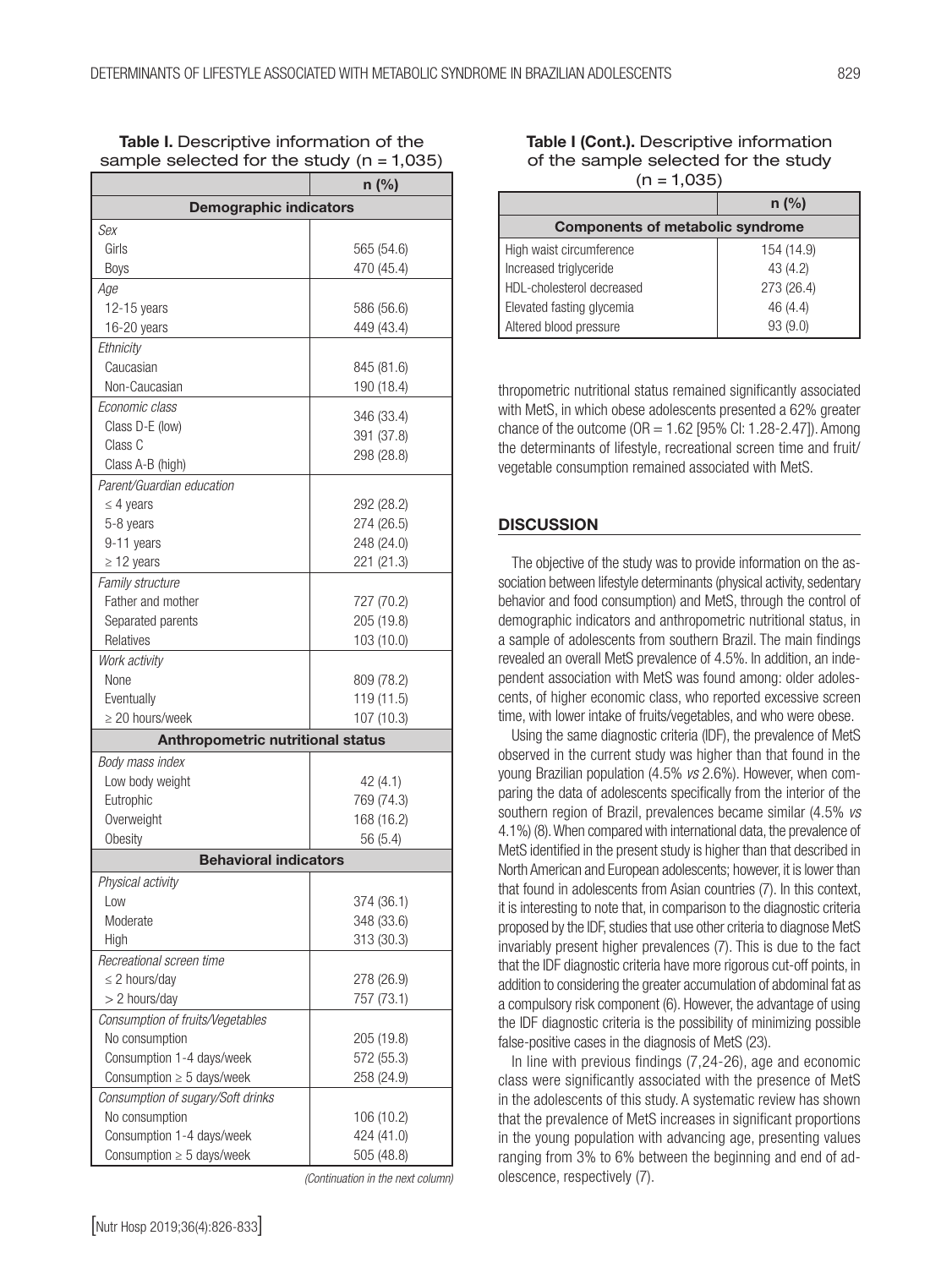| Table II. Prevalence and prevalence ratio of metabolic syndrome with stratification |
|-------------------------------------------------------------------------------------|
| for demographic indicators, nutritional status and determinants of the lifestyle    |
| of adolescents from Jacarezinho, Paraná, Brazil (2014)                              |

|                                   | <b>Prevalence</b><br>(CI 95%) | <b>Prevalence ratio</b><br>(CI 95%) | p-value |  |  |
|-----------------------------------|-------------------------------|-------------------------------------|---------|--|--|
| Global                            | $4.5(3.8-5.4)$                |                                     |         |  |  |
| <b>Demographic Indicators</b>     |                               |                                     |         |  |  |
| Sex                               |                               |                                     |         |  |  |
| Girls                             | $3.9(3.4-4.5)$                | Reference                           | 0.173   |  |  |
| Boys                              | $5.2(4.3-6.2)$                | 1.23 (1.02-1.58)                    |         |  |  |
| Age                               | $3.7(3.2-4.3)$                | Reference                           | 0.127   |  |  |
| $12-15$ years                     | $5.3(4.3-6.5)$                | 1.33 (1.08-1.66)                    |         |  |  |
| 16-20 years                       |                               |                                     |         |  |  |
| Ethnicity                         |                               |                                     |         |  |  |
| Caucasian                         | $4.7(3.9-5.6)$                | $1.04(0.91 - 1.27)$                 | 0.335   |  |  |
| Non-Caucasian                     | $4.4(3.7-5.1)$                | Reference                           |         |  |  |
| Economic class                    |                               |                                     |         |  |  |
| Class D-E (low)                   | $3.6(3.2-4.0)$                | Reference                           | 0.119   |  |  |
| Class C                           | $4.7(3.9-5.5)$                | $1.16(1.00-1.40)$                   |         |  |  |
| Class A-B (high                   | $5.3(4.4-6.4)$                | 1.35 (1.09-1.79)                    |         |  |  |
| Parent/Guardian education         |                               |                                     |         |  |  |
| $\leq$ 4 years                    | $3.8(3.4-4.3)$                | Reference                           |         |  |  |
| 5-8 years                         | $4.5(3.8-5.3)$                | 1.11 (0.96-1.38)                    | 0.168   |  |  |
| 9-11 years                        | $4.9(4.0-5.9)$                | 1.17 (0.99-1.46)                    |         |  |  |
| $\geq$ 12 years                   | $5.1(4.1-6.2)$                | 1.22 (1.02-1.67)                    |         |  |  |
| Family structure                  |                               |                                     |         |  |  |
| Father and mother                 | $4.7(3.9-5.7)$                | 1.07 (0.93-1.34)                    | 0.312   |  |  |
| Separated parents                 | $4.2(3.6-5.0)$                | Reference                           |         |  |  |
| Relatives                         | $4.6(3.9-5.4)$                | 1.05 (0.92-1.38)                    |         |  |  |
| Work activity                     |                               |                                     |         |  |  |
| None                              | $4.7(3.9-5.7)$                | 1.03 (0.89-1.32)                    | 0.304   |  |  |
| Eventually                        | $4.4(3.7-5.2)$                | Reference                           |         |  |  |
| $\geq$ 20 hours/week              | $4.9(3.9-6.2)$                | $1.10(0.97 - 1.37)$                 |         |  |  |
| Anthropometric nutritional status |                               |                                     |         |  |  |
| Body mass index                   |                               |                                     |         |  |  |
| Low body weight                   | $3.6(3.2 - 4.1)$              | Reference                           |         |  |  |
| Eutrophic                         | $4.2(3.6-4.9)$                | $1.09(0.96 - 1.33)$                 | 0.001   |  |  |
| Overweight                        | $5.0(4.0-6.2)$                | 1.24 (1.02-1.69)                    |         |  |  |
| Obesity                           | $5.7(4.5-7.1)$                | 1.49 (1.19-2.02)                    |         |  |  |
|                                   | <b>Lifestyle determinants</b> |                                     |         |  |  |
| Physical activity                 |                               |                                     |         |  |  |
| Low                               | $5.1(4.1-6.3)$                | $1.20(1.01 - 1.57)$                 | 0.184   |  |  |
| Moderate                          | $4.6(3.9-5.4)$                | 1.13 (0.99-1.48)                    |         |  |  |
| High                              | $3.9(3.4-4.5)$                | Reference                           |         |  |  |
| Recreational screen time          |                               |                                     |         |  |  |
| $\leq$ 2 hours/day                | $3.8(3.3-4.4)$                | Reference                           | 0.139   |  |  |
| > 2 hours/day                     | $5.3(4.2-6.6)$                | 1.32 (1.07-1.74)                    |         |  |  |
| Consumption of fruits/vegetables  |                               |                                     |         |  |  |
| No consumption                    | $5.4(4.3-6.7)$                | 1.46 (1.18-1.99)                    | 0.003   |  |  |
| Consumption 1-4 days/week         | $4.7(3.9-5.7)$                | $1.19(1.01 - 1.61)$                 |         |  |  |
| Consumption $\geq 5$ days/week    | $3.5(3.0-4.1)$                | Reference                           |         |  |  |

*(Continuation in the next page)*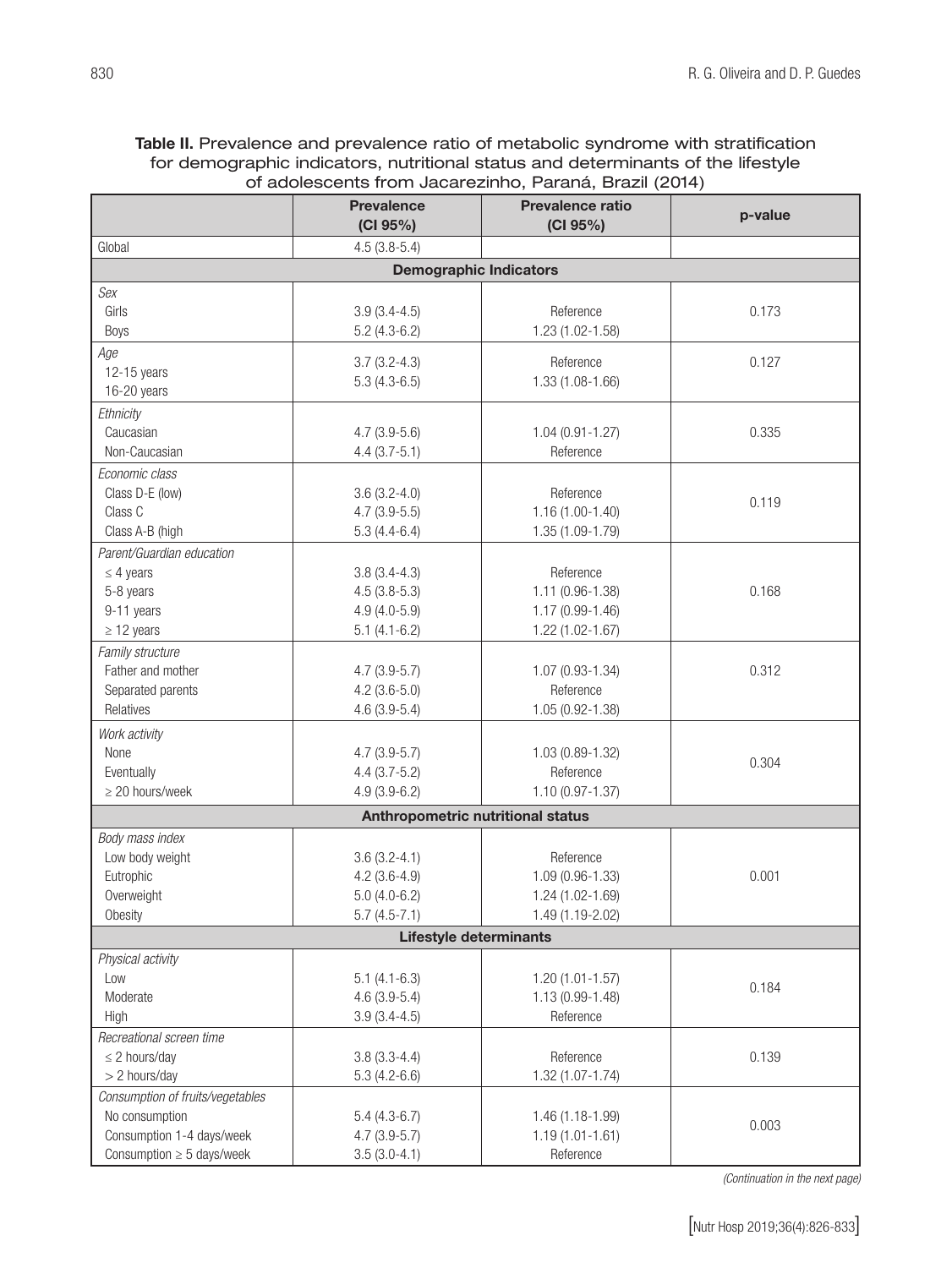5.1 (4.0-6.2)

| of adolescents from Jacarezinno, Parana, Brazil (2014) |                               |                                     |         |
|--------------------------------------------------------|-------------------------------|-------------------------------------|---------|
|                                                        | <b>Prevalence</b><br>(CI 95%) | <b>Prevalence ratio</b><br>(CI 95%) | p-value |
| Lifestyle determinants                                 |                               |                                     |         |
| Consumption of sugary/Soft drinks                      |                               |                                     |         |
| No consumption                                         | $4.0(3.5-4.8)$                | Reference                           | 0.195   |
| Consumption 1-4 days/week                              | $4.5(3.7-5.3)$                | $1.08(0.95 - 1.43)$                 |         |

1.19 (1.00-1.73)

Table II (Cont.). Prevalence and prevalence ratio of metabolic syndrome with stratification for demographic indicators, nutritional status and determinants of the lifestyle of adolescents from Jacarezinho, Paraná, Brazil (2014)

Initially, the expected increase in blood pressure, triglycerides, fasting glycemia, and visceral fat deposits in more advanced stages of biological maturation (27) may explain the higher proportion of MetS among older adolescents.

Consumption  $\geq$  5 days/week

With regard to economic class, the prevalence of MetS was positively associated with the highest stratum. Another study involving Brazilian youths identified a significant association in the same direction (24); however, data collected in other countries indicate an inverse relationship between economic class and the presence of MetS (25,26). The different criteria used to classify the economic strata and the interactions between family income and attributes of the socio-cultural context in which it is inserted can contribute to understanding these differences. For example, unlike young people living in developed countries/regions, high-income adolescents from developing countries, such as Brazil, tend to have a higher prevalence of obesity and, in turn, a higher cardiometabolic risk, in comparison with those of low economic classes (28).

The findings of the present study demonstrated a significant and independent association between obesity and MetS. Similar findings are found in the literature (14,16,29), which reinforces the hypothesis that anthropometric nutritional status is strongly associated with the risk of MetS. In this sense, studies have detected important associations between obesity and MetS from very young ages. Using a longitudinal design, among a set of biological and behavioral variables, it was observed that childhood obesity is the strongest predictor of MetS and other predisposing risk factors for cardiovascular diseases in early adulthood (30).

However, even assuming that there may be consensus regarding the impact of overweight and obesity on the increased risk for MetS, lifestyle determinants invariably present significant associations with cardiometabolic risk parameters in adolescents, regardless of excess body weight (31,32). In the present study, through the control of demographic indicators and anthropometric nutritional status, no significant association between physical activity and MetS was identified. It is possible this occurred as the variable physical activity was evaluated by self-report, which weakens the reliability of the data, since adolescents may present some difficulty in recalling levels of intensity, volume and frequency of everyday activities (33). This limitation was evidenced in a meta-analysis study which, when taking into account only the accelerometry technique for the measurement of physical activity, found three times higher chances of less physically active adolescents presenting MetS; however, in the analysis of subgroups, when considering only the use of self-report, the association disappeared (12).

Regarding sedentary behavior, the findings demonstrated that excessive recreational screen time was independently associated with MetS. Nevertheless, a fact that must be considered is the cut-off point used to define excessive screen time, typically recommended by current international guidelines and used in the present study; in particular, the cut-off point for excessive recreational screen time > 2 hours/day, proposed as the lowest risk for cardiovascular health (20), has shown a significant association with MetS in adults (34). Additionally, a study conducted in a representative sample of Brazilian adolescents also identified an independent association between recreational screen time  $\leq 2$ hours/day and lower cardiometabolic risk scores (32). However, it is worth highlighting a meta-analysis study, in which primary and sensitivity analyses based on this cut-off point did not reveal significant associations between recreational screen time and MetS in adolescents. In this case, the individual studies included in the meta-analysis that indicated significant associations assumed a cut-off point close to four hours/day (12).

Another finding from the present study was the independent association detected between fruit/vegetable consumption and MetS. It is important to highlight that this food habit remained significantly associated even after adjustments for potential confounding variables. The protection attributed to higher consumption of fruits/vegetables is consistent with evidence presented by other studies involving different experimental designs and statistical treatment (16,31). The food consumption pattern exerts an important influence on MetS through specific effects on the plasma lipid-lipoprotein profile, blood pressure, and body fat. Unlike diets in which fat-rich foods predominate, diets with higher fruit/vegetable consumption tend to have lower intake of simple carbohydrates and saturated fat, and a higher intake of complex carbohydrates and fibers, which are inversely related to altered glycemia and triglycerides, greater accumulation of abdominal fat, and high blood pressure, and positively with more favorable HDL-C, all known MetS components (35). On the other hand, in the case of consumption of sugary/soft drinks, in agreement with findings of some studies (14,16), but divergent from others (13), the significant association with MetS identified through bivariate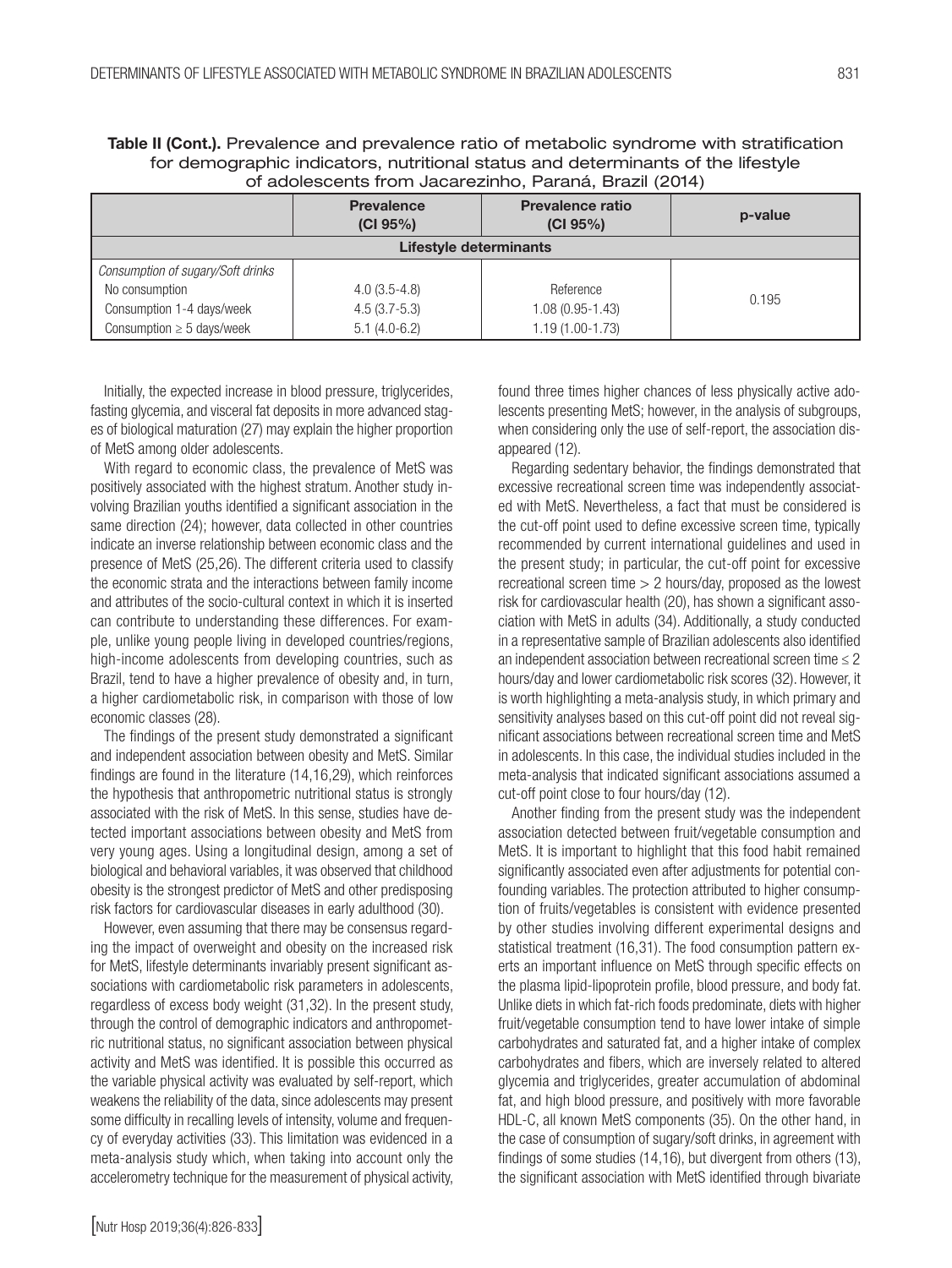# Table III. Hierarchical multiple logistic regression for demographic indicators (level 1), nutritional status (level 2) and determinants of lifestyle (level 3) of metabolic syndrome in adolescents from Jacarezinho, Paraná, Brazil (2014)

| <b>Correlates</b>                 | Crude OR (CI 95%) <sup>1</sup>              | Adjusted OR (CI 95%) <sup>2</sup> |  |  |  |
|-----------------------------------|---------------------------------------------|-----------------------------------|--|--|--|
| Level 1 - Demographic indicators  |                                             |                                   |  |  |  |
| Sex                               |                                             |                                   |  |  |  |
| Girls                             | Reference                                   | Reference                         |  |  |  |
| <b>Boys</b>                       | 1.26 (1.02-2.02)                            | 1.22 (0.99-1.87)                  |  |  |  |
| Age                               |                                             |                                   |  |  |  |
| 12-15 years                       | Reference                                   | Reference                         |  |  |  |
| 16-20 years                       | 1.37 (1.10-1.95)                            | 1.34 (1.09-1.80)                  |  |  |  |
| Economic class                    |                                             |                                   |  |  |  |
| Class D-E (low)                   | Reference                                   | Reference                         |  |  |  |
| Class C                           | $1.19(0.98 - 1.81)$                         | 1.16 (0.97-1.56)                  |  |  |  |
| Class A-B (high)                  | 1.39 (1.11-2.02)                            | 1.35 (1.08-1.86)                  |  |  |  |
| Parent/Guardian education         |                                             |                                   |  |  |  |
| $\leq$ 4 years                    | Reference                                   | Reference                         |  |  |  |
| 5-8 years                         | 1.16 (0.97-1.79)                            | 1.11 (0.95-1.59)                  |  |  |  |
| 9-11 years                        | 1.19 (0.99-1.98)                            | 1.13 (0.96-1.82)                  |  |  |  |
| $\geq$ 12 years                   | 1.24 (1.03-2.06)                            | 1.20 (0.99-1.94)                  |  |  |  |
|                                   | Level 2 - Anthropometric nutritional status |                                   |  |  |  |
| Body mass index                   |                                             |                                   |  |  |  |
| Low body weight                   | Reference                                   | Reference                         |  |  |  |
| Eutrophic                         | $1.18(0.99 - 1.77)$                         | $1.10(0.95 - 1.59)$               |  |  |  |
| Overweight                        | $1.30(1.04 - 2.05)$                         | 1.21 (0.99-1.96)                  |  |  |  |
| Obesity                           | 1.79 (1.41-2.68)                            | 1.62 (1.28-2.47)                  |  |  |  |
|                                   | Level 3 - Lifestyle determinants            |                                   |  |  |  |
| Physical activity                 |                                             |                                   |  |  |  |
| Low                               | 1.24 (1.03-2.04)                            | $1.17(0.96 - 1.77)$               |  |  |  |
| Moderate                          | 1.20 (1.00-1.83)                            | 1.14 (0.95-1.69)                  |  |  |  |
| High                              | Reference                                   | Reference                         |  |  |  |
| Recreational screen time          |                                             |                                   |  |  |  |
| $\leq$ 2 hours/day                | Reference                                   | Reference                         |  |  |  |
| > 2 hours/day                     | $1.37(1.10-2.11)$                           | 1.32 (1.07-1.94)                  |  |  |  |
| Consumption of fruits/Vegetables  |                                             |                                   |  |  |  |
| No consumption                    | 1.61 (1.26-2.65)                            | $1.53(1.25 - 2.31)$               |  |  |  |
| Consumption 1-4 days/week         | $1.27(1.02 - 2.27)$                         | $1.23(1.01 - 1.87)$               |  |  |  |
| Consumption $\geq 5$ days/week    | Reference                                   | Reference                         |  |  |  |
| Consumption of sugary/Soft drinks |                                             |                                   |  |  |  |
| No consumption                    | Reference                                   | Reference                         |  |  |  |
| Consumption 1-4 days/week         | 1.19 (0.99-1.98)                            | 1.13 (0.95-1.66)                  |  |  |  |
| Consumption $\geq 5$ days/week    | 1.23 (1.03-2.17)                            | 1.17 (0.98-1.84)                  |  |  |  |

<sup>1</sup> Odds ratio not adjusted. <sup>2</sup> Odds ratio adjusted by the other variables included in the model.

analysis was not confirmed after adjustment for demographic indicators and anthropometric nutritional status.

One of the limitations of the study is that the research method employed to identify the determinants of lifestyle involved self-report, thus allowing possible memory bias. In addition, the transverse nature of the data does not allow inferences of causality in the association between MetS and the other variables. Finally, residual confounding caused by unidentified and unmeasured factors may potentiate eventual inaccuracies of the findings.

On the other hand, one of the strengths of the study is the simultaneous investigation of demographic indicators, anthropometric nutritional status and lifestyle determinants, which enabled adjustments in the final data analysis model, pointing to variables that were independently associated with MetS, and making it pos